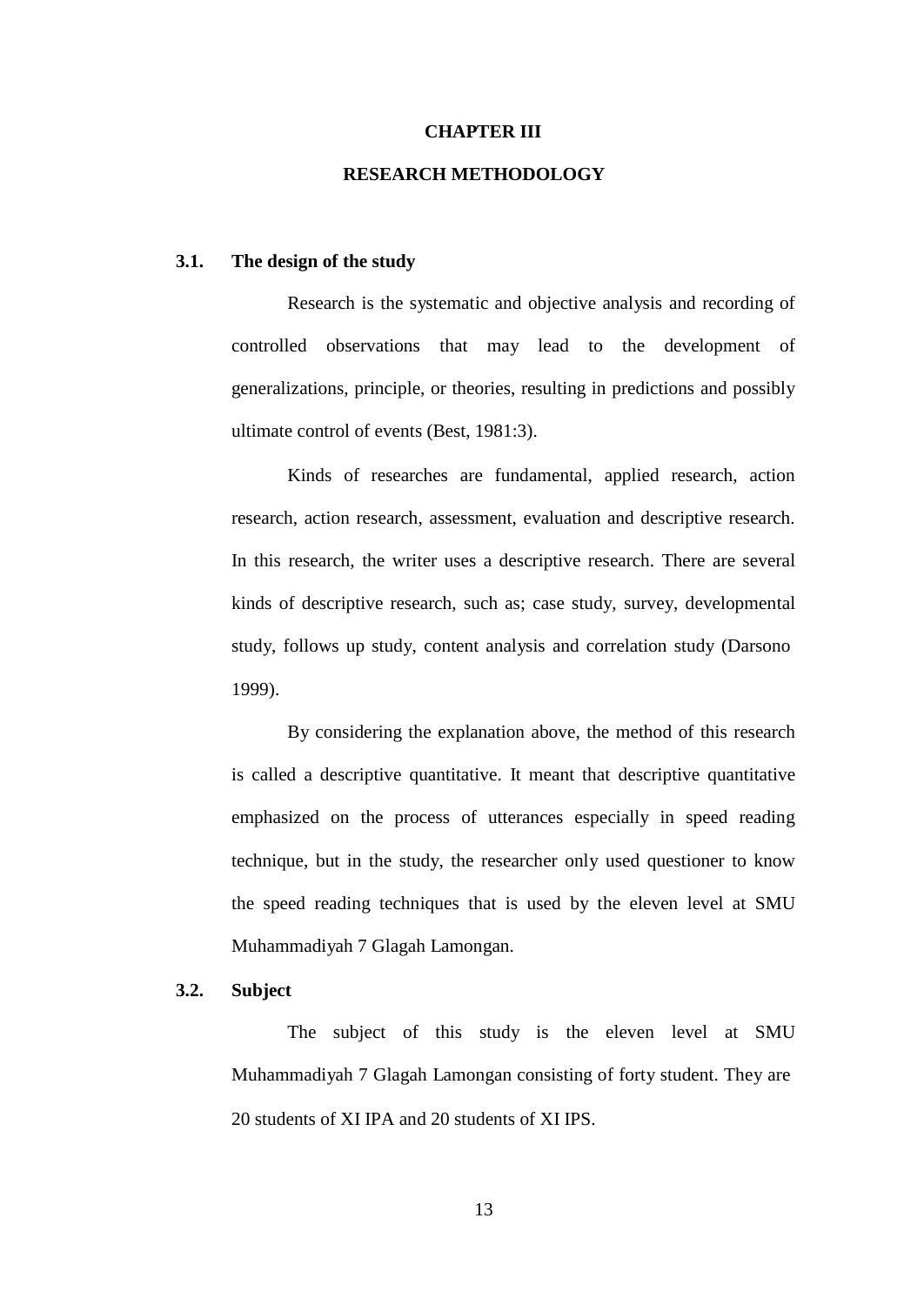#### **3.3. Data collection**

The procedure to collect the data is important to know how the data of the research will be collected and to answer the question related with the researcher problem. In this case, data collection is collecting specific information about students' academic or behavioral performance.

In this study, the researcher used four procedures to collect the data, such as:

1. The researcher collected the list of the student's name.

2. The researcher got the item ready.

3. The researcher decided the data of the questioner based on the techniques of speed reading.

4. The researcher asked the class for time carry out the question.

#### **3.4. Instruments**

In a research, an instrument is one important ways to collect the data. According to Darsono (1999), there are some research instrument they are test, questioner, observation, interview, documentation and attitude scale. An instrument must be standard and valid.

In this study, the researcher used questioner because it was used to know the techniques of speed reading that was used by the students.